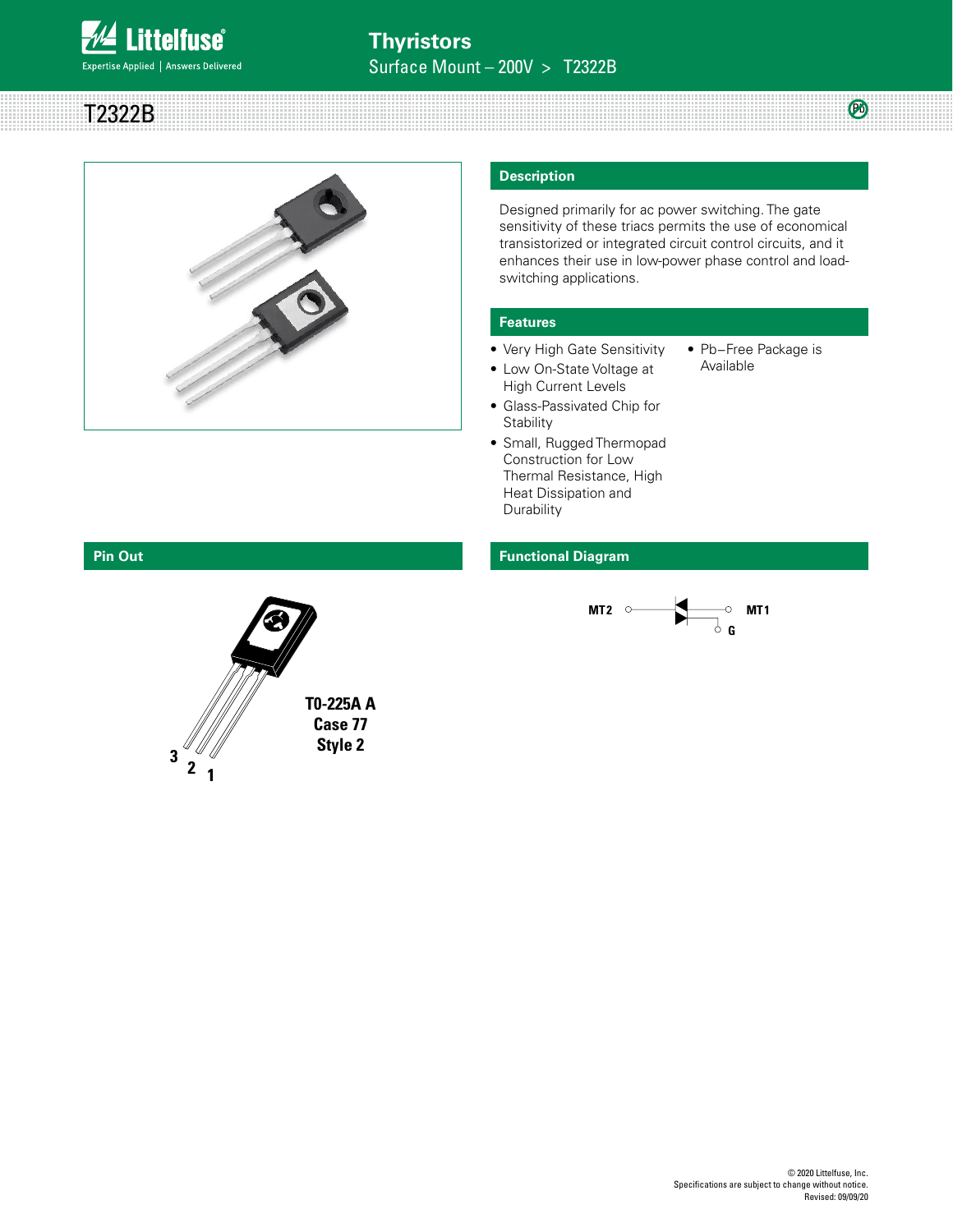| <b>Maximum Ratings</b> $(T_1 = 25^{\circ}C$ unless otherwise noted)                          |                         |                 |                |  |  |
|----------------------------------------------------------------------------------------------|-------------------------|-----------------|----------------|--|--|
| Rating                                                                                       | Symbol                  | Value           | Unit           |  |  |
| Peak Repetitive Off-State Voltage (Note 1)<br>$(T1 = 25$ to 110°C, Gate Open)                | $V_{DRM'}$<br>$V_{RRM}$ | 200             | V              |  |  |
| On-State RMS Current $(T_c = 70^{\circ}C)(Full Cycle Sine Wave 50 to 60 Hz)$                 | T (RMS)                 | 2.5             | А              |  |  |
| Peak Non-Repetitive Surge Current<br>(One Full Cycle, Sine Wave 60 Hz, $T_c = 70^{\circ}$ C) | I <sub>TSM</sub>        | 25              | $\overline{A}$ |  |  |
| Circuit Fusing Considerations ( $t = 8.3$ ms)                                                | $ ^{2}t$                | 2.6             | A2s            |  |  |
| Peak Gate Power (Pulse Width $\leq 10$ sec, T <sub>c</sub> = 70°C)                           | $P_{GM}$                | 10              | W              |  |  |
| Average Gate Power ( $t = 8.3$ msec, $T_a = 25^{\circ}$ C)                                   | $P_{GM (AV)}$           | 0.5             | W              |  |  |
| Peak Gate Current (Pulse Width = 10 $\mu$ s, T <sub>c</sub> = 70°C)                          | <sup>I</sup> GM         | 0.5             | A              |  |  |
| Operating Junction Temperature Range @ Rated V <sub>RRM</sub> and V <sub>DRM</sub>           | $T_{\rm j}$             | $-40$ to $+110$ | $^{\circ}C$    |  |  |
| Storage Temperature Range                                                                    | $T_{\rm stg}$           | $-40$ to $+150$ | $^{\circ}C$    |  |  |
| Mounting Torque (6-32 Screw) (Note 2)                                                        |                         | 8.0             | in. lb.        |  |  |

Stresses exceeding Maximum Ratings may damage the device. Maximum Ratings are stress ratings only. Functional operation above the Recommended Operating Conditions is not implied. Extended exposure to stresses above the<br>Rec

are common.

### **Thermal Characteristics**

| THEITHAI UNAIAUCH SUUS                                                    |                 |       |             |  |  |
|---------------------------------------------------------------------------|-----------------|-------|-------------|--|--|
| <b>Rating</b>                                                             | <b>Symbol</b>   | Value | <b>Unit</b> |  |  |
| Thermal Resistance, Junction-to-Ambient PCB Mounted                       | $R_{\rm q,a}$   | 3.5   | °C/W        |  |  |
| Thermal Resistance, Junction-to-Tab Measured on MT2 Tab Adjacent to Epoxy | $R_{\text{el}}$ | 60    | °C∕W        |  |  |
| Maximum Device Temperature for Soldering Purposes for 10 Secs Maximum     |                 | 260   | $^{\circ}C$ |  |  |

#### **Electrical Characteristics - OFF**  $(T<sub>J</sub> = 25^{\circ}C$  unless otherwise noted)

| <b>Characteristic</b>                                                                                        | <b>Symbol</b> | Min'   | <b>Typ</b> | <b>Max</b> | <b>Unit</b> |
|--------------------------------------------------------------------------------------------------------------|---------------|--------|------------|------------|-------------|
| Peak Repetitive Forward or Reverse Blocking Current<br>$=25^{\circ}$ C                                       | 'DRM'         | $\sim$ |            | 1.C        |             |
| $(V_{\text{p}} = \text{Rated } V_{\text{prem}}$ and $V_{\text{prem}}$ ; Gate Open)<br>$110^{\circ}$ C<br>$=$ | 'RRM          |        | 0.2        | 0.75       | mA          |

## **Electrical Characteristics - ON** (T<sub>J</sub> = 25°C unless otherwise noted; Electricals apply in both directions)

| <b>Characteristic</b>                                                                                                                          | <b>Symbol</b>   | <b>Min</b>               | <b>Typ</b>               | <b>Max</b> | Unit    |
|------------------------------------------------------------------------------------------------------------------------------------------------|-----------------|--------------------------|--------------------------|------------|---------|
| Peak Forward On-State Voltage (Note 3) $(ITM = ±10 A)$                                                                                         | V <sub>TM</sub> | $\overline{\phantom{m}}$ | 1.7                      | 2.2        | $\vee$  |
| Gate Trigger Current (Continuous dc)<br>$(V_{p} = 12 V, R_{i} = 100 \Omega,$ All Quadrants)                                                    | $^1$ GT         |                          | -                        | 10         | mA      |
| Gate Trigger Voltage (Continuous dc)<br>$(V_p = 12$ Vdc, R <sub>1</sub> = 100 $\Omega$ , T <sub>c</sub> = 25°C)                                | $V_{\text{GT}}$ | $\overline{\phantom{a}}$ | 1.0                      | 2.2        | $\vee$  |
| Gate Non-Trigger Voltage<br>$(V_{p} = 12$ Vdc, R <sub>1</sub> = 100 $\Omega$ , T <sub>c</sub> = 110°C)                                         | $V_{GD}$        | 0.15                     | $\overline{\phantom{0}}$ |            | $\vee$  |
| <b>Holding Current</b><br>(VD = 12 V, IT (Initiating Current) = $\pm 200$ mA, Gate Open)                                                       | Ч.              |                          | 15                       | 30         | mA      |
| Gate Controlled Turn-On Time<br>$(V_{p} = \text{Rated } V_{pBM}  _{TM} = 10 \text{ A pk},  _{c} = 60 \text{ mA}, \text{ tr} = 0.1 \text{ sec}$ | $L_{gt}$        | -                        | 1.8                      | 2.5        | $\mu s$ |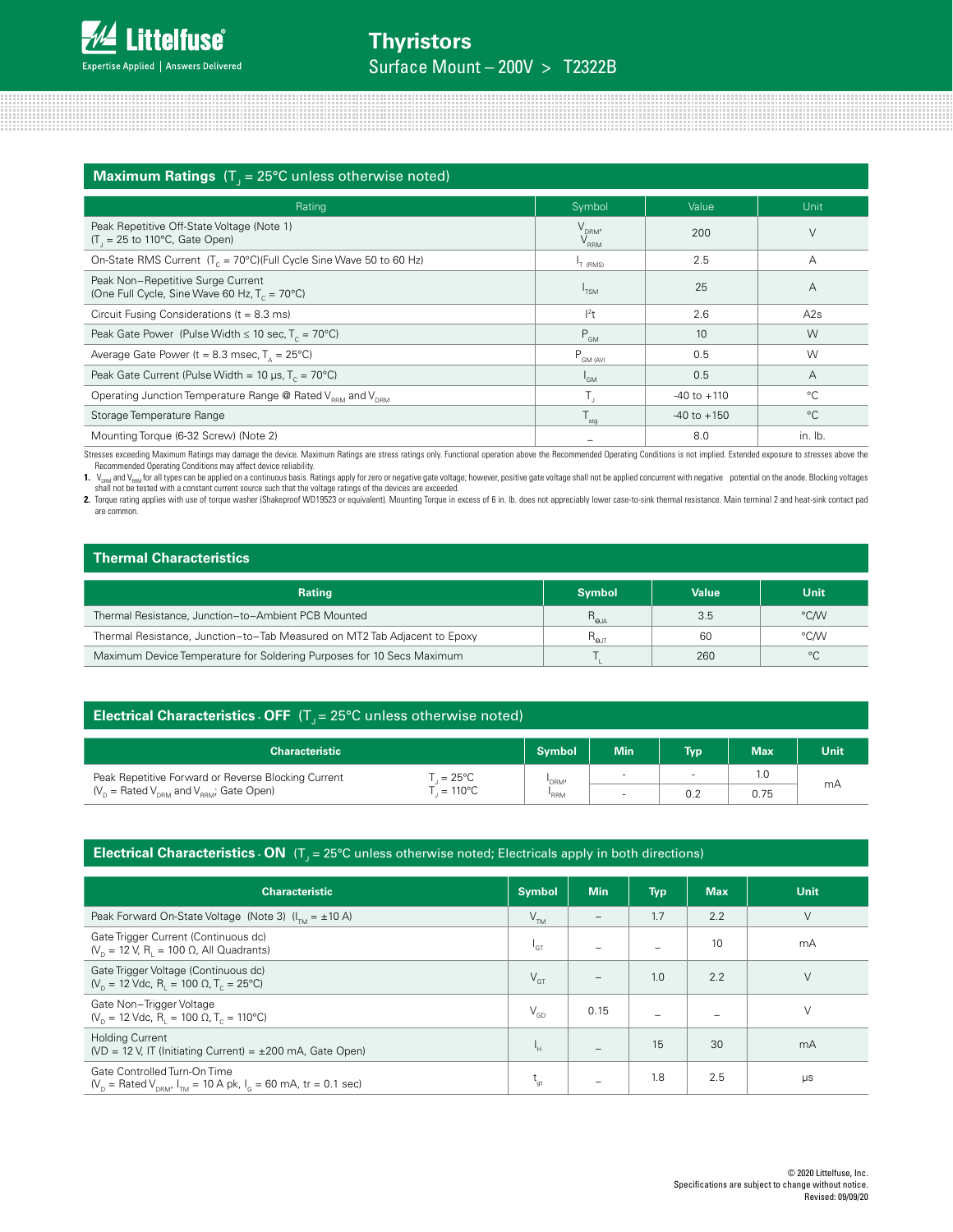| <b>Dynamic Characteristics</b>                                                                                                                                        |               |            |            |            |             |
|-----------------------------------------------------------------------------------------------------------------------------------------------------------------------|---------------|------------|------------|------------|-------------|
| <b>Characteristic</b>                                                                                                                                                 | <b>Symbol</b> | <b>Min</b> | <b>Typ</b> | <b>Max</b> | <b>Unit</b> |
| Critical Rate-of-Rise of Off State Voltage<br>$(V_{p} =$ Rated V <sub>peM</sub> , Exponential Waveform, T <sub>c</sub> = 100°C)                                       | dv/dt         | 10         | 100        |            | $V/\mu s$   |
| Critical Rate of Rise of On-State Current ( $V_p$ = Rated $V_{pRM'}$ $I_{TM}$ = 3.5 A pk, Commutating<br>$di/dt = 1.26$ A/ms, Gate Unenergized, $T_c = 90^{\circ}$ C) |               | 1.0        | 4.0        |            | $A/\mu s$   |

**2.** Pulse Width =1.0 ms, Duty Cycle  $\leq 1\%$ .

#### **Voltage Current Characteristic of SCR**

| <b>Symbol</b>               | <b>Parameter</b>                          |
|-----------------------------|-------------------------------------------|
| $\mathsf{V}_{\mathsf{dRM}}$ | Peak Repetitive Forward Off State Voltage |
| <b>DRM</b>                  | Peak Forward Blocking Current             |
| $\rm V_{_{RRM}}$            | Peak Repetitive Reverse Off State Voltage |
| <b>RRM</b>                  | Peak Reverse Blocking Current             |
| V <sub>TM</sub>             | Maximum On State Voltage                  |
| 'н                          | <b>Holding Current</b>                    |



#### **Quadrant Definitions for a Triac**

All Polarities are referenced to MT1.

With in-phase signals (using standard AC lines) quadrants I and III are used